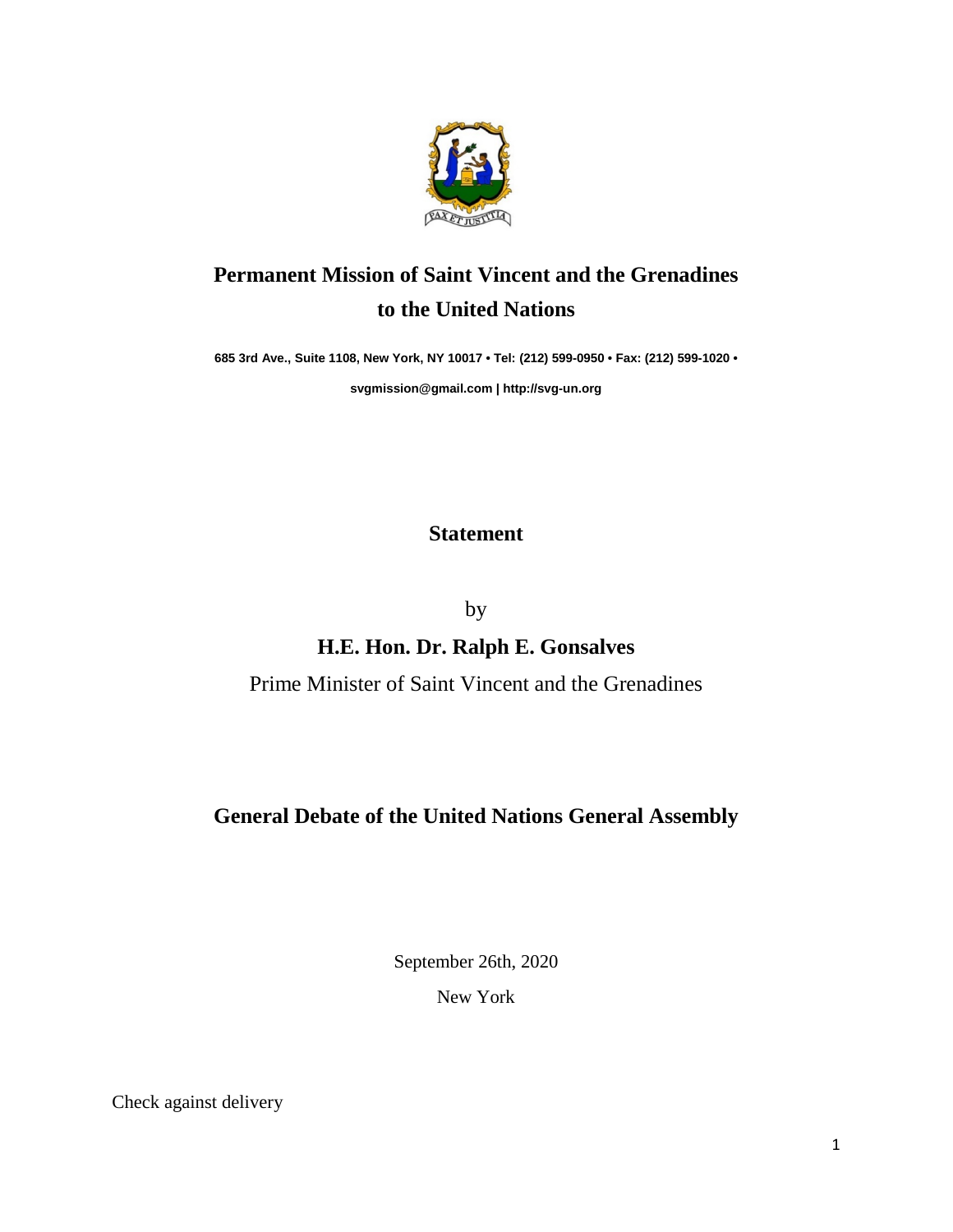Mr. President, Excellencies, Distinguished Delegates and Friends,

Seventy-Five years ago, our predecessors founded this noble institution as the primary international platform to promote dignity, security, and freedom for all. Crafted in the midst of seething political tensions and the immense human suffering wrought by preceding global wars, our United Nations has served as humanity's most credible attempt at securing a peaceful and prosperous future for all nations and peoples. Yet, as we convene today against the backdrop of the COVID-19 pandemic - *the likes of which we have not experienced in over a century* - the future we want and we all **rightfully deserve,** appears in grave jeopardy.

Amidst the rising tides of Climate Change; the scourge of desertification and land degradation, including in the Sahel; the challenges to biodiversity; the social, political and economic inequities of the global economy; and the uneveness and contradictions of a lopsided multilateral system in which the norms and rules are conveniently applied and upheld in favour of the powerful, the bellowing calls for global reform and a renewed multilateralism reverberate ever more loudly. We are indeed at an important crossroad. A well-functioning United Nations, fit for the purpose of safeguarding the bedrock principles of sovereignty, territorial integrity, and political independence of **all** states, while addressing the critical issues of our times, is urgently needed.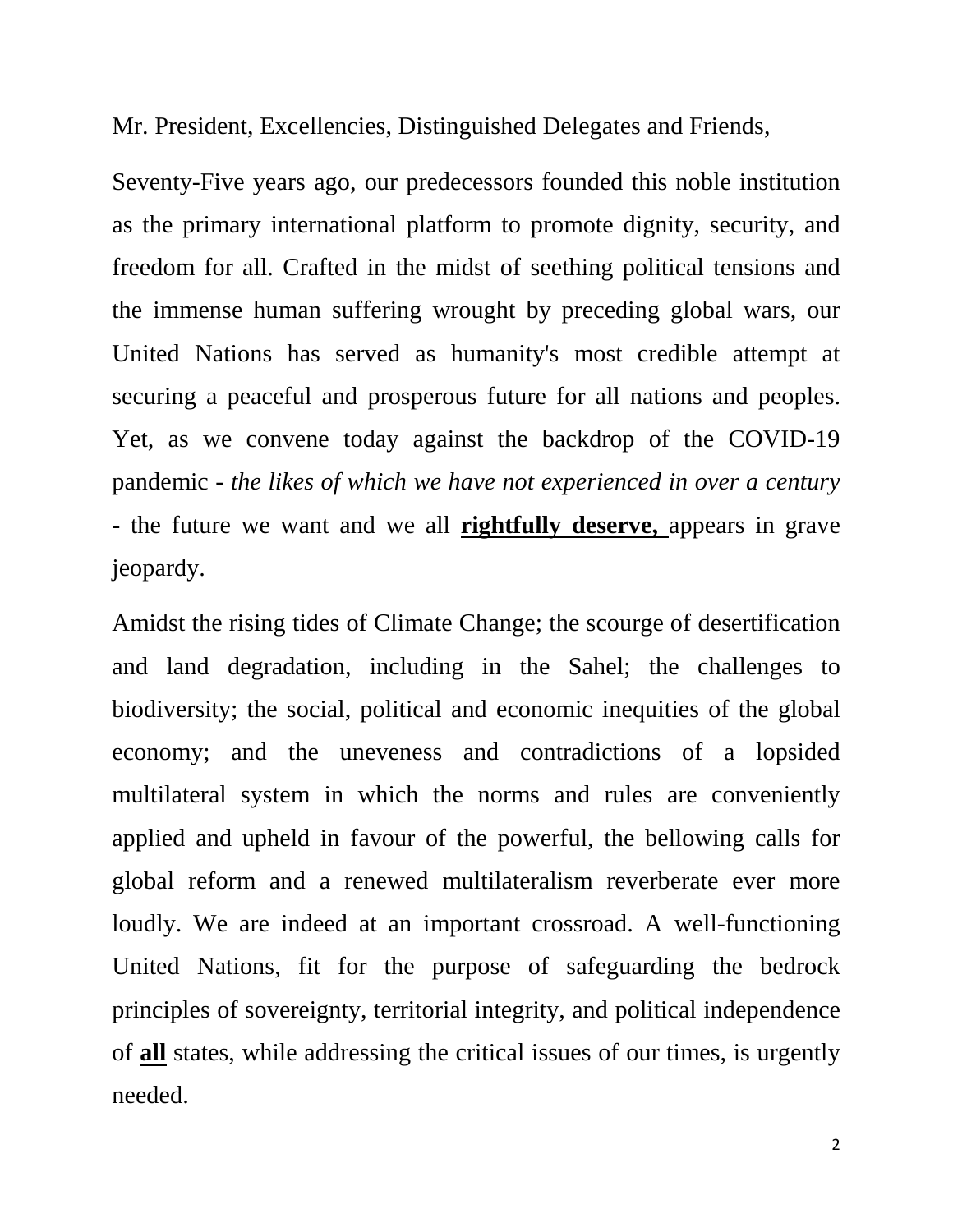Mr. President,

COVID-19 has laid bare the indisputable fact that coordinated multilateral action to achieve the sustainable development goals is the surest pathway to global peace and security. In our increasingly interconnected and hyper-globalised world, we protect ourselves when we safeguard our neighbours. Indeed, peace and security are the ideals of a collective identity, moulded through stable relationships. The urgent challenges of our times cannot be solved by building walls, nor can they be effectively addressed by retreating to a corner of nationalistic isolationalism. We must build bridges. And we must stand shoulder to shoulder with our brothers and sisters throughout the world as we lift each other up from the feverish ashes of COVID-19. In this regard, Saint Vincent and the Grenadines pays tribute to all frontline workers and first responders - our "Capeless Heroes" - whose selfless contributions and sacrifices have kept many of us safe throughout the pandemic. We also extend our sympathies to the many families who have endured suffering throughout this ordeal. We stand with you as you honour the memories of your loved ones. We must "Keep the Faith", and more.

#### Mr. President,

The simple truth is that the COVID-19 pandemic has brought about a profoundly altered condition of life, living, and production. None of the awesome challenges arising from this altered condition can be solved by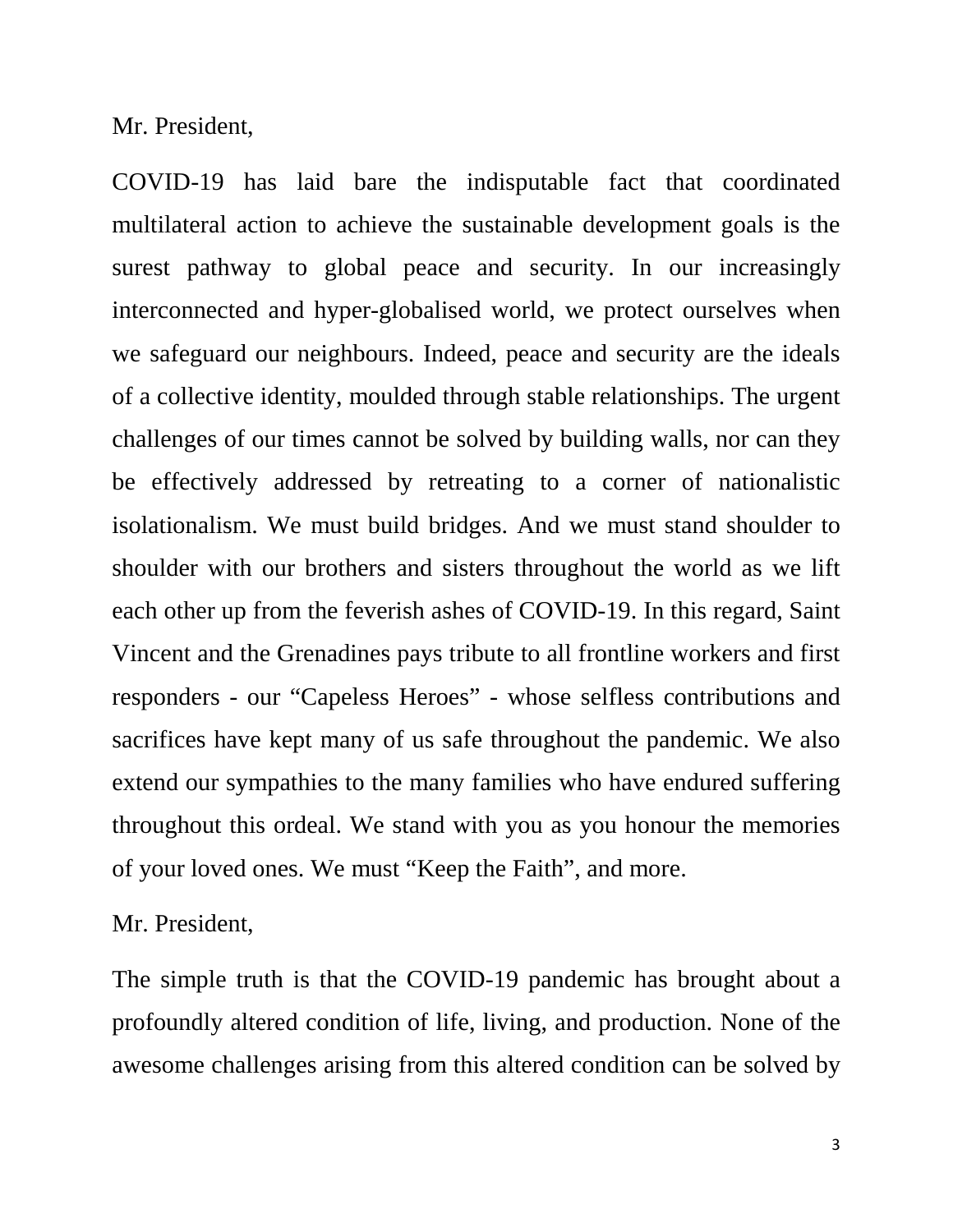incrementalism or minimalist pragmatism which merely tinkers with the pre-existing global economy. To be sure, human ingenuity and science will produce a vaccine within the next few months or a year and the COVID rate of infection, hospitalisation and deaths will come down globally.

But haunting questions remain: Would the vaccine be available cheaply and universally to all peoples the world over? Or would its distribution be so skewed within, and across countries, that there is likely to arise a deafening roar that: "Only Rich Lives Matter?" The good intentions of our United Nations and its specialised agencies such as the World Health Organisation may nibble away at the inequity of a skewed outcome but their impacts are likely to be only marginal unless there is an enforceable, international rules-based compact between all countries and major pharmaceutical companies to deliver universally and affordably the fruits of science and human ingenuity. It cannot be the usual result of corporate profits ahead of people's lives, livelihoods, social solidarity, and security.

Even if, in this instance of COVID-19, the international community rises to the challenge and confirms that faith and good intentions without practical works is an illusion, would this be only an episodic response which leaves the pre-existing global order in place until the next, and inevitable, pandemic arises? This irrational dangerous cycle has to be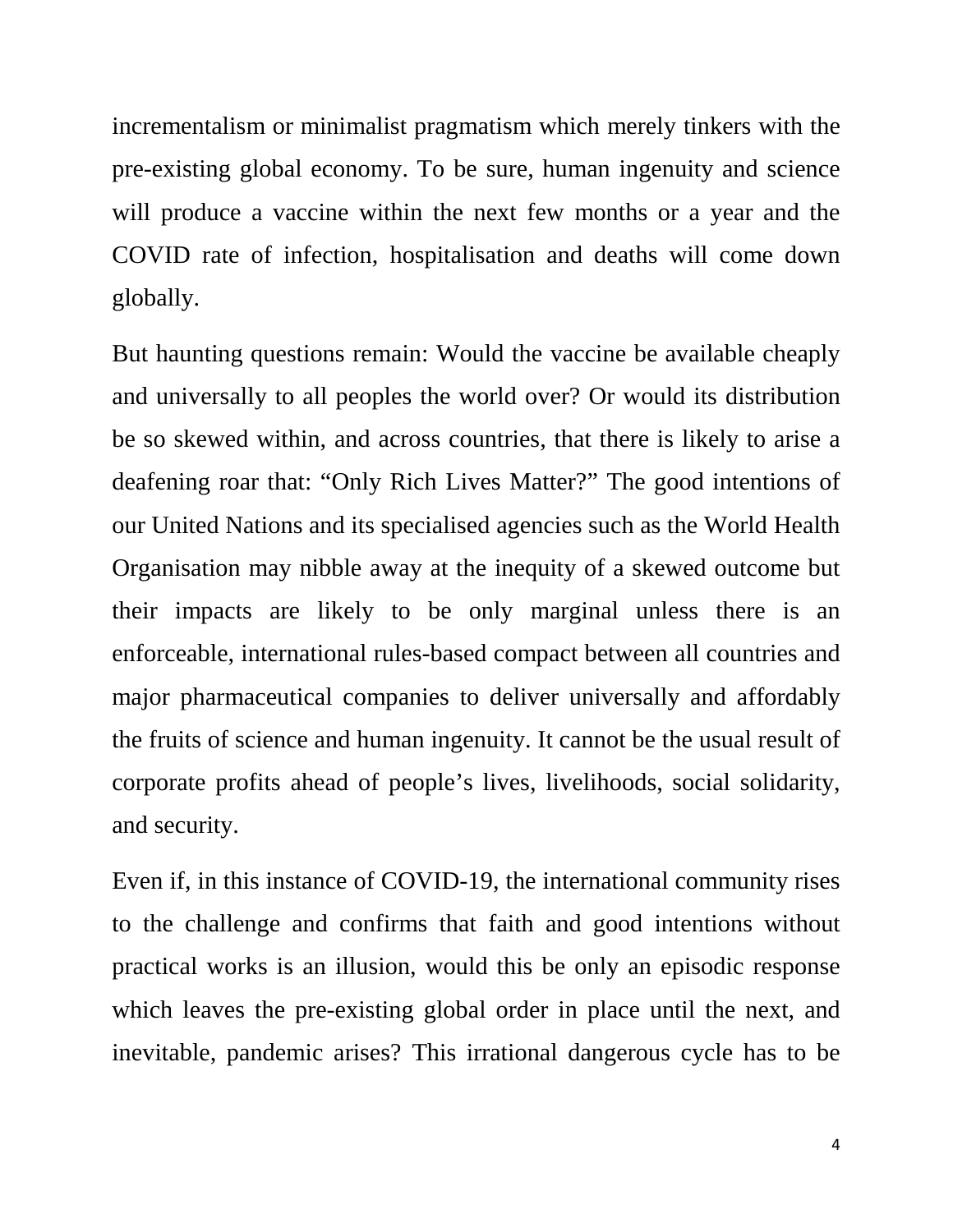reconfigured with a global consensus not merely to "build back better" but to build back optimally and enduringly for all of humanity's sake.

Fundamentally, Mr. President, the old order is passing away before our very eyes as a consequence of the pandemic, but a new one is yet to come into being; indeed, there is not in place even a transition to a better, optimal, and enduring condition. We are still quarelling about inconsequential matters, insisting on too many sideshows, and casting our gaze askance away from the main events, metaphorically.

It is a truism, repeatedly ignored by powerful nations globally and ruling classes in dominant countries, that our central global challenges cannot be solved in isolation of each other or only on the terms of the powerful. Yet the old reflexes kick in, harming inevitably the strong and the weak, though not in equal measure. So, we end up, metaphorically, with a proud man who is ignorant of that which he is most assured.

Right reason and mature reflection teach that over the past 50 years of the dominant human civilization, and its appending off-shoots, there has been an explosion of individualism and freedom engendered by a huge enlargement of personal, financial, technological, and social spaces. Atomised individualism has been elevated as the appotheosis of progress; and social solidarity has become frayed, tattered, and diminished as a public good. So, along comes a pandemic and the atomised individual has to rely on the prudent and collective good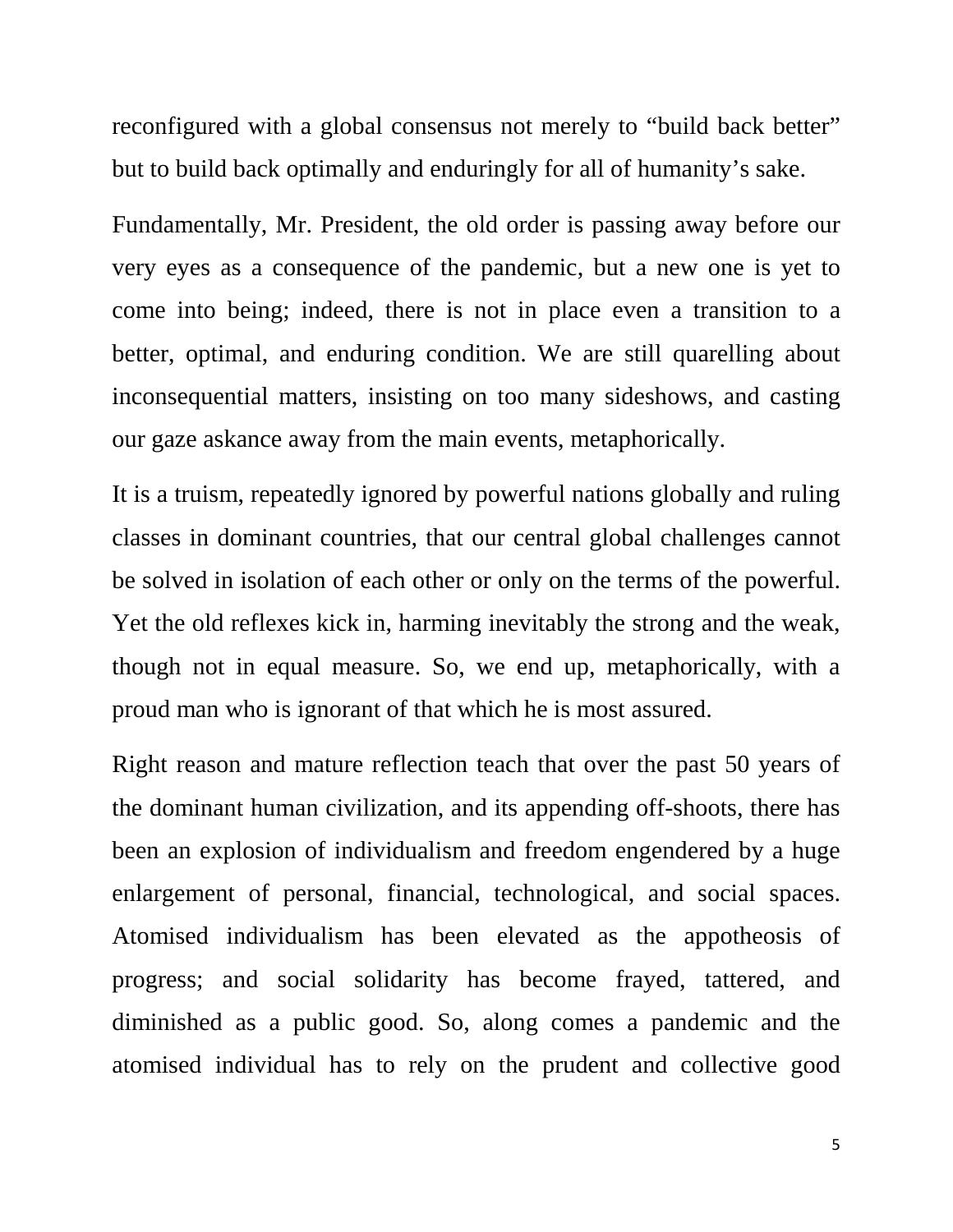behaviour of his neighbors to stay healthy. This circle cannot be easily squared in an individualistic, dog-eat-dog social order; and, metaphorically, all hell has broken loose.

Thus, internally in our societies, we ought in the current altered condition, to build a social individual, not an atomised one; this social individual necessarily, has to be grounded in the requisite of social solidarity. Across nations, too, we must initiate and build a fresh compact of enduring solidarity, as we in our Caribbean Community (CARICOM), have done with much success, despite a limitation of resources. Our United Nations, and its specialised agencies, are the locales for the construction of an ambitious, renewed global compact, not of world government, but of a genuine community of nations through a bona fide multilateralism, grounded in international law. This is not merely a technical exercise but a profoundly political one of the first order in which this revitalised compact is efficaciously fashioned on the fertilised soil of genuine commitment among all nations. Let us thus lift Lift Humanity Higher!

In this regard, powerful states must roll back their unilateralist, unwholesome and prejudicial constraints on weaker nations. The list is long and includes: unilateralist sanctions; weaponising of the trade, banking and financial system; the misuse and abuse of so-called "blacklists" by developed countries against developing ones; the unilateralist termination of correspondent banking relations on purely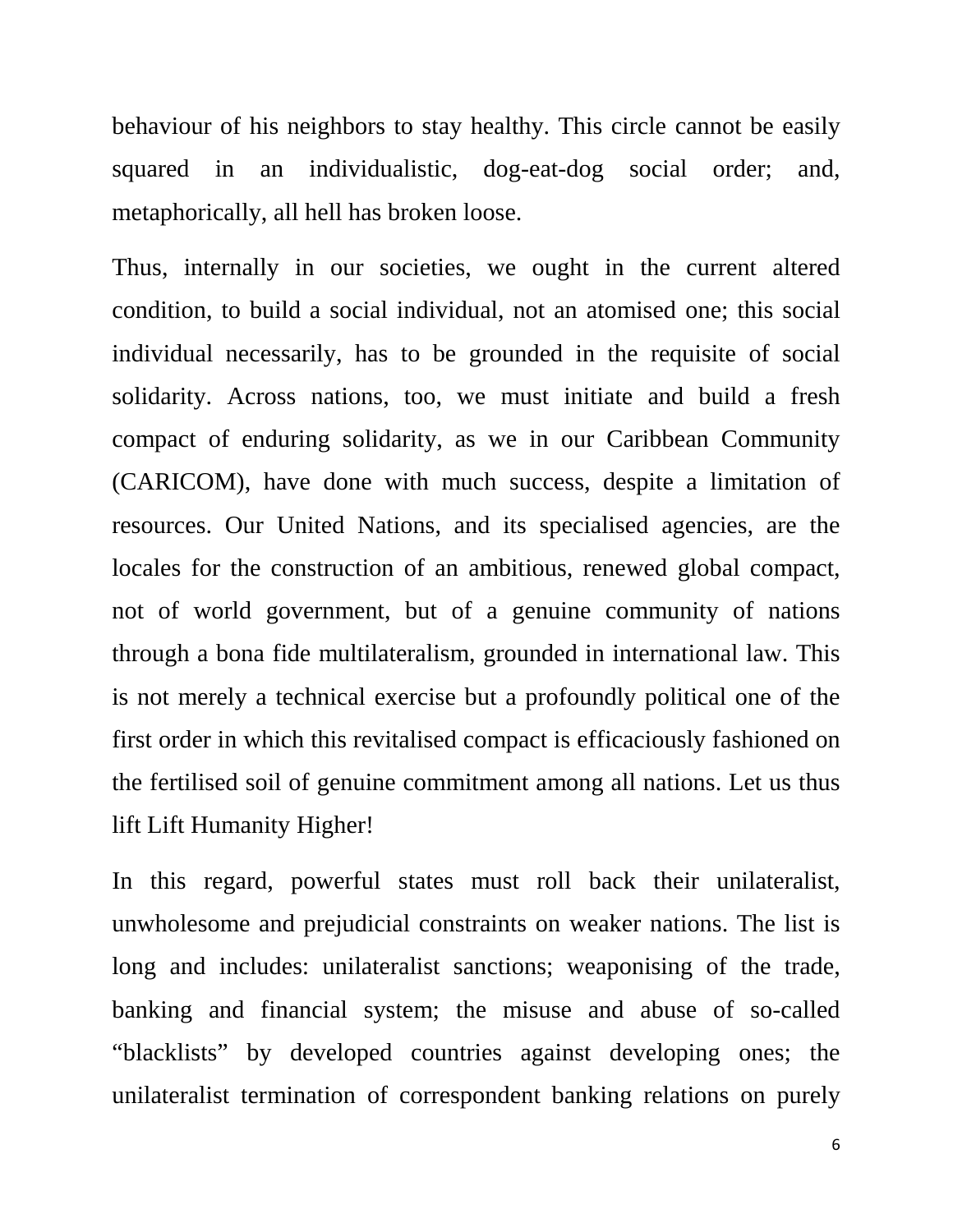spurious, and hypocritical, grounds; the breaking of international law, willy-nilly, to serve narrowly national interests on this or that issue, including the existential matter of climate change; and the relegation of Small Island Developing States to the expendable margins of the global political economy.

### Mr. President,

As a small island developing state faced with an exceptional and unique admixture of existential circumstances, ranging from our inherent vulnerabilities as a small open economy with porous borders, to the legacies of underdevelopment left in the wake of European settler colonialism, native genocide, the enslavement of Africans, and the indentureship of Madeirans and Indians, Saint Vincent and the Grenadines has made tremendous strides to advance meaningfully a progressive and people-centred development agenda. Yet, despite our best efforts, the disastrous economic implications of a global COVID-19 recession threatens to stymie our advances.

These detrimental impacts, already disproportionately felt across the Global South, stem from sharp declines in remittances; significant disruptions of trade, travel and other economic activity; and the negative effects on social welfare, as limited resources are diverted to save lives. For small island developing states, without predictable and reliable financing through concessional loans, without scaled up development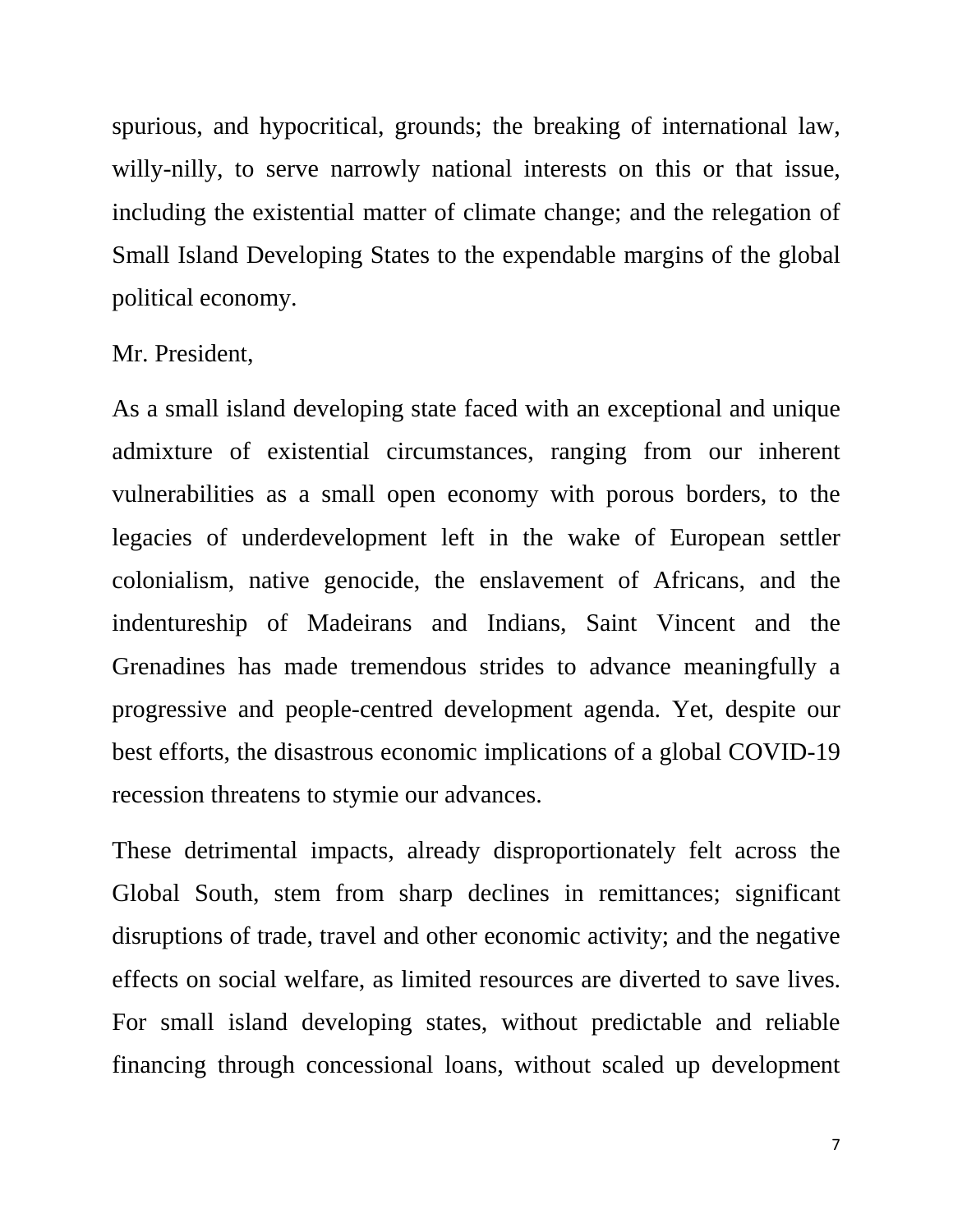assistance, and flexible and innovative forms of debt-relief, we risk falling further behind - unable to safeguard our human development agenda or provide necessary social protections to many of our people. To avert these grim prospects, ambitious reform of the international financial architecture that takes into account our Small Island Exceptionalism is urgently needed.

#### Mr. President,

The continued use of the illegal and inhumane economic embargo on the Republic of Cuba, and the unilateral economic sanctions imposed for the purpose of stoking social unrest as part of an externally-driven "regime change" agenda in the Bolivarian Republic of Venezuela are but two egregious examples of how the norms and principles of international law are desecrated for sake of power and self-interest. Despite their own serious challenges, the governments and peoples of Cuba and Venezuela continue to stand as models for camaraderie and solidarity, dispatching medical brigades and essential supplies in response to COVID-19.

Such is the absurd contradiction that those who employ the human rights mantra as a guise for unilateral action would wilfully deprive millions of people, living in countries near and far, of their right to dignity and development by deploying the most debilitating foreign policy tools. The immense suffering of the people of Syria, as a result of a conflict that they did not choose, and geopolitical forces over which they exert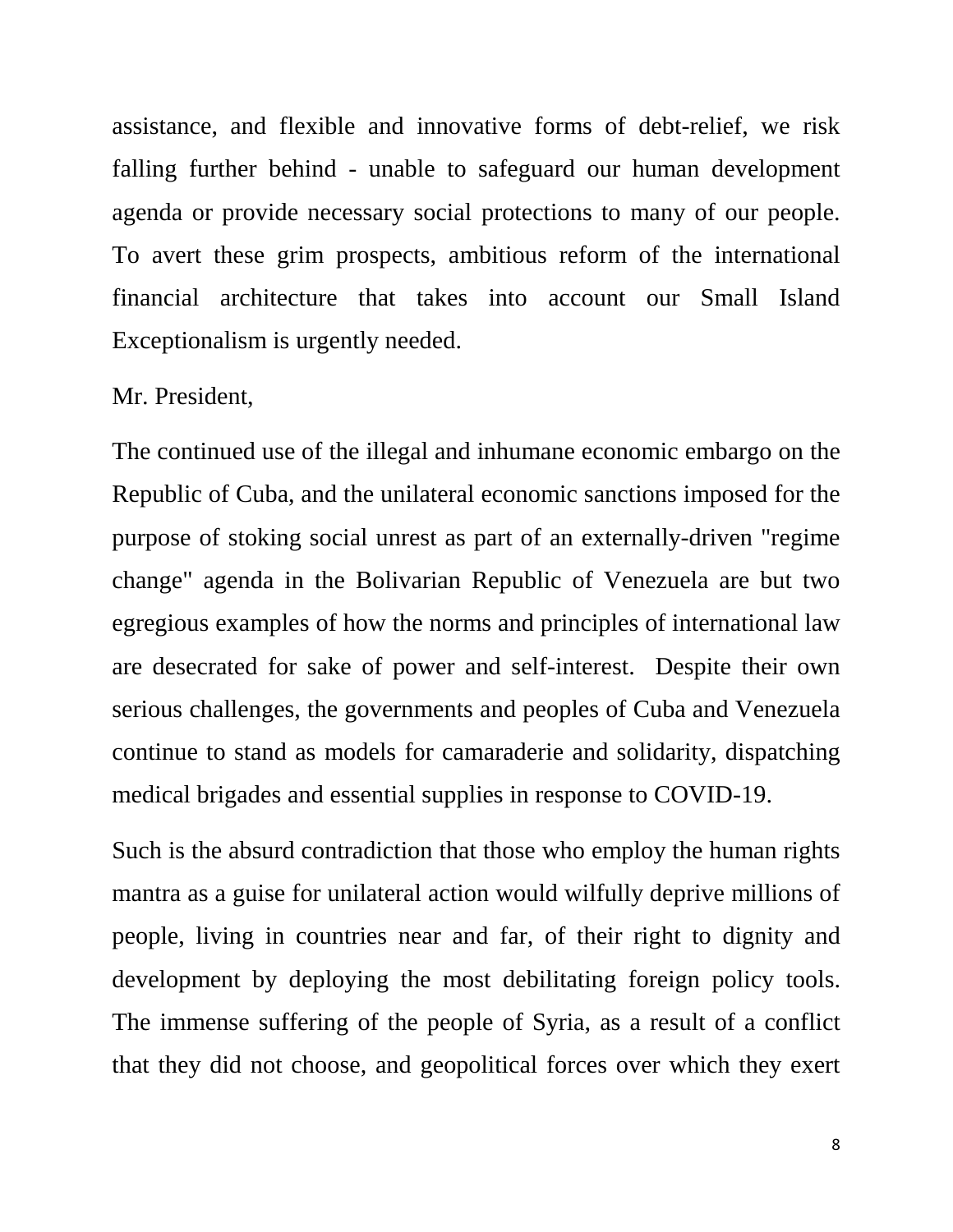no influence, stands as a prime example of the paradox of humanitarian intervention. In similar fashion, the convergence of a parallelogram of contradictory forces in Yemen has precipitated a humanitarian crisis of monumental proportions. Syria and Yemen are arguably two of the biggest catastrophes in the world which require constructive forms of multilateral engagement that yield people-centred solutions with full respect for international law. I feel sure that interested regional powers yearn for peace and stability in Yemen and Syria.

#### Mr. President,

Saint Vincent and the Grenadines reaffirms its solidarity with the Palestinian people whose daily existence remain marred by the persistent threat of illegal annexation. Honouring the Palestinian peoples' longheld quest for self-determination and statehood by revisiting the question of **full** membership at the United Nations is a matter that is long overdue, and an essential component of a lasting Two-State Solution in the quest for a sustainable peace in the Middle East. Both Palestine and Israel must get together and sort this matter out. In a similar vein, the constructive and pragmatic intergovernmental engagement of Taiwan, as a responsible advocate for sustainable development and an exemplar of the magnificent Chinese Civilization, validates the case for Taiwan's meaningful participation in the specialised agencies and bodies of the United Nations.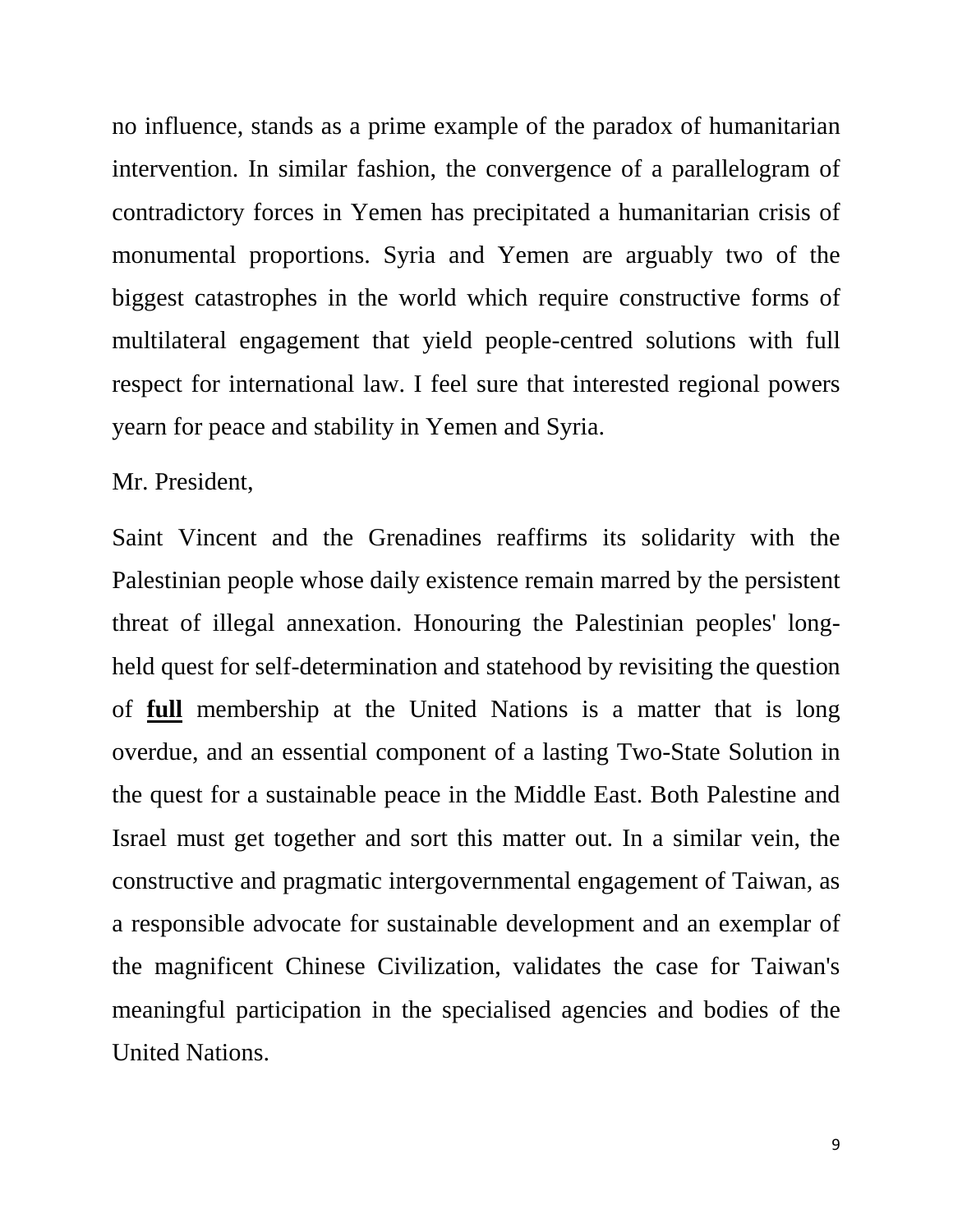Mr. President,

The complex challenges of the 21st Century will not be solved by military means or by a quest for hegemony. While those who sell weapons have been traditionally positioned to broker peace, we cannot expect to use outdated tools to address effectively contemporary exingencies. Accordingly, Saint Vincent and the Grenadines reiterates the importance of addressing earnestly the question of Security Council reform – by, among other things, expanding the permanent membership to include our brothers and sisters from the African continent, by incorporating the nuanced perspectives of small island states as a continuously rotating fixture, and by upgrading the working methods of this august, but historically-shackled, body to reflect the realities of the modern world. This issue continues to occupy the attention of Saint Vincent and the Grenadines at the Security Council where my country has forged a strong partnership with the three non-permanent members from Africa, in what has become known as the A3+1.

#### Mr. President,

Amidst the thundering calls for racial and social justice, globally, Saint Vincent and the Grenadines affirms, yet again, that Black Lives Matter. During this International Decade for People of African Descent, the case for reparatory justice remains unanswerably strong. The legacies of underdevelopment, in our country, arising from the genocide of our